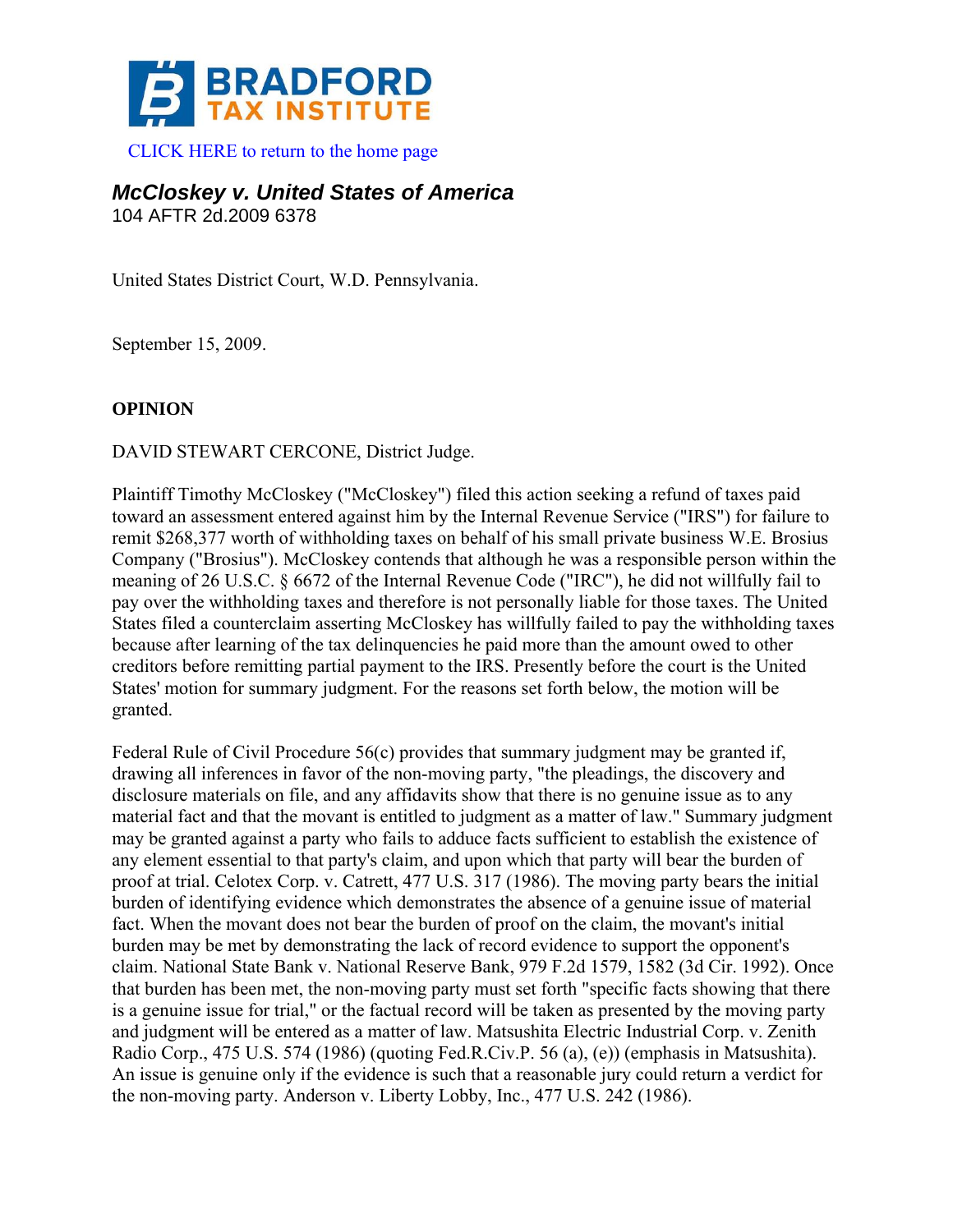In meeting its burden of proof, the "opponent must do more than simply show that there is some metaphysical doubt as to the material facts." Matsushita, 475 U.S. at 586. The non-moving party "must present affirmative evidence in order to defeat a properly supported motion" and cannot "simply reassert factually unsupported allegations." Williams v. Borough of West Chester, 891 F.2d 458, 460 (3d Cir. 1989). Nor can the opponent "merely rely upon conclusory allegations in [its] pleadings or in memoranda and briefs." Harter v. GAF Corp., 967 F.2d 846 (3d Cir. 1992). Likewise, mere conjecture or speculation by the party resisting summary judgment will not provide a basis upon which to deny the motion. Robertson v. Allied Signal, Inc., 914 F.2d 360, 382-83 n.12 (3d Cir. 1990). If the non-moving party's evidence merely is colorable or lacks sufficient probative force summary judgment must be granted. Anderson, 477 U.S. at 249-50; see also Big Apple BMW, Inc. v. BMW of North America, 974 F.2d 1358, 1362 (3d Cir. 1992), cert. denied, 113 S.Ct. 1262 (1993) (although the court is not permitted to weigh facts or competing inferences, it is no longer required to "turn a blind eye" to the weight of the evidence).

The relevant facts are as follows: McCloskey was the president and sole shareholder of Brosius during the tax periods in question. (Complaint at  $\P$ 4). McCloskey had delegated a great deal of financial responsibility to his bookkeeper and chief financial officer ("CFO") Kathleen Lawson, including the filing of Brosius' tax returns. (Doc. 29 pg. 2,3). Lawson embezzled over \$800,000 from Brosius and failed to remit the employee withholding taxes to the IRS for nineteen consecutive quarters from June 30, 2000 through December 31, 2004.[1] (Doc. 28-2 pg. 35). Lawson left McCloskey a resignation letter on September 1, 2004 stating that she was sorry for what she had done. (Lawson letter Doc. 28-4 pg. 2-3). McCloskey admits that he knew upon reading Lawson's letter that she had embezzled funds, but did not know how much. Id. at 34. Brosius received a letter from the IRS, dated September 14, 2004, thanking Brosius for its recent inquiry and informing it that 940 Forms had not been filed for the nineteen quarters.[2] (IRS letter, Doc. 23-32 pg. 2). By late September, McCloskey, with the help of his relatives and his accountant, Daniel Goff, had calculated the amount of Lawson's embezzlement to be in the area of \$800,000.[3] (Doc. 28-2 pg. 35). Once McCloskey became aware of the magnitude of Lawson's embezzlement he knew he could not continue to keep Brosius in business. (Doc. 28-3 pg. 31). McCloskey inquired about filing for bankruptcy, however he was informed by his attorney that he did not have the necessary assets to do this. (Doc. 28-2 pg. 35). The attorney advised McCloskey to begin winding down the business by paying his creditors, his employees, and himself at a reduced rate. Id. at 36. McCloskey began paying off creditors; however, he never remitted payment to the IRS for the unpaid trust fund taxes.[4] Id. at 46.

On November 1, 2004 McCloskey entered into a buy/sell agreement and sold company inventory for \$240,000. (Doc. 23-30 pg. 2). McCloskey used this money to pay off a personally secured Brosius loan with National City Bank. (Doc. 28-3 pg. 31-33). Between September 3, 2004 and January 31, 2006, Brosius had debits to its bank account in the amount of \$828,143. (Doc. 23-36 pg 3 ¶ 13). Funds Brosius received between September 3, 2004 and January 31, 2006 were for goods or services provided by Brosius prior to September 6, 2004. (Id. at  $\P$  15).

On March 1, 2005 McCloskey, as President of Brosius, signed and mailed Form 941 returns for Brosius' past due withholding taxes for the nineteen quarters at issue. (Id. at ¶ 17). On September 12, 2005 the United States' Treasury made assessments against McCloskey pursuant to § 6672 for failure to truthfully account for, or pay over the federal income and employment taxes withheld from the wages of Brosius employees for the quarters at issue. (Doc. 4 pg. 31 ¶ 5). McCloskey then paid \$51,302.14 towards the tax periods ending in June 30, 2000 through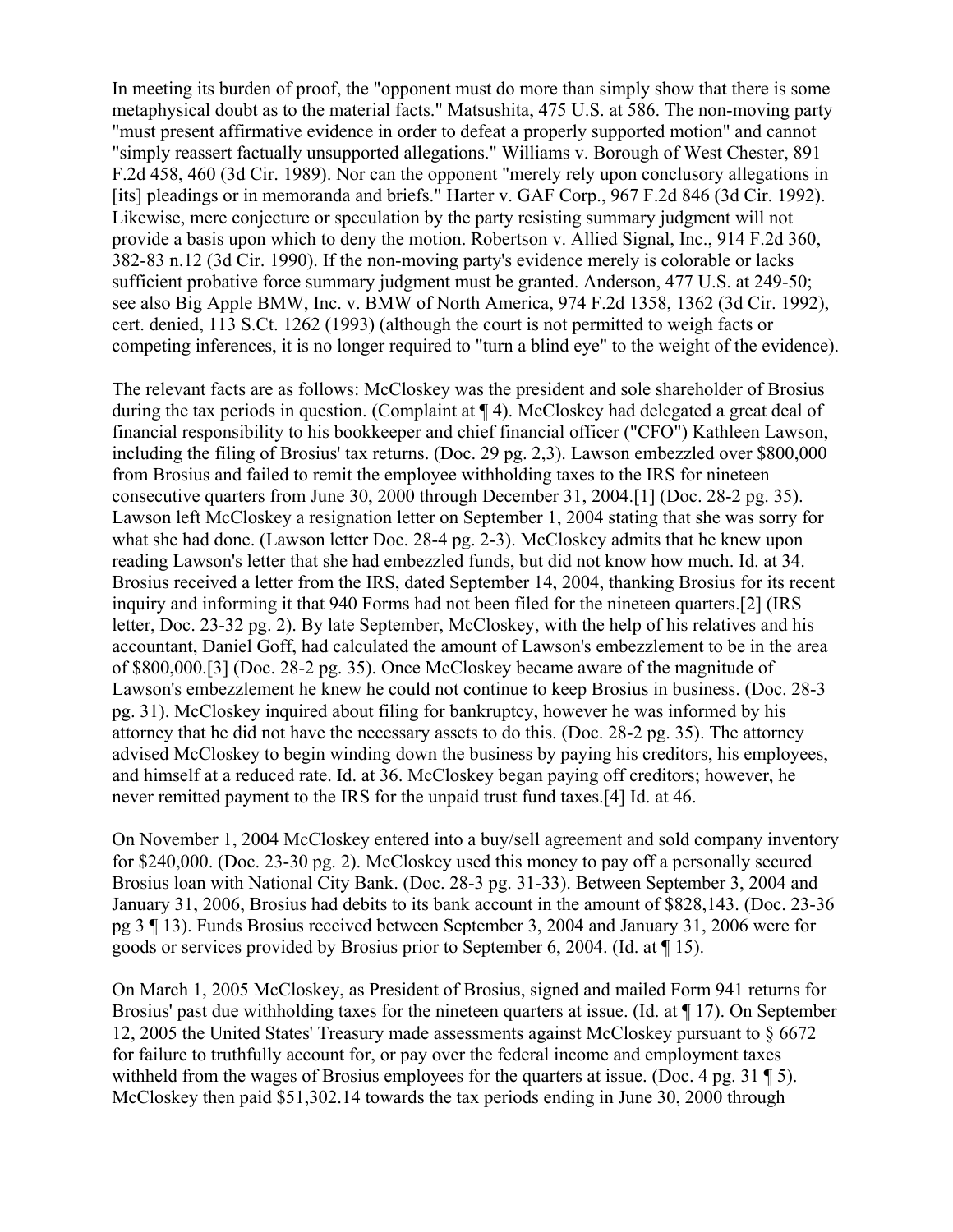December 31, 2000. (Id. at 33, ¶ 6). His liability for those three tax periods have been satisfied. (Id.). The remaining assessment against McCloskey with penalty, statutory additions, accrued interest and costs as of June 18, 2007 was \$325, 695. 42. (Id. at ¶ 10).

Employers are obligated under the IRC to withhold federal income and social security taxes from their employees' wages, and to hold such monies in trust for the United States. See 26 U.S.C. §§ 3102, 3402, 7501. Employers must remit these withheld sums to the government on a quarterly basis. Id. The IRS is required to credit employees for the withheld taxes regardless of whether the employer actually has remitted payment of these funds. In re RIBS-R-US, Inc., 828 F.2d 199, 200 (3d Cir. 1987) (citing Slodov v. United States, 436 U.S. 238, 243, (1978)). As a result of this obligation on the government and to ensure employer compliance, Congress enacted § 6672 of the IRC which imposes a penalty of personal liability, up to 100% of the amount of the taxes due, on responsible persons who wilfully fail to turn over the withholding taxes to the IRS.[5] 26 U.S.C.A. § 6672(a) (West Supp.1994). By holding responsible persons personally liable for failing to pay over the withholding taxes, § 6672 protects the United States from becoming an unwilling partner in every business that struggles or fails. Lee v. United States, 951 F. Supp. 79, 83 (W.D. Pa. 1997).

In order for personal liability to arise under  $\S$  6672, two criteria must be met: (1) the individual against whom the penalty is assessed must be a responsible person, (2) who has willfully failed to pay over the withholding taxes to the IRS. Greenberg v. United States, 46 F.3d 239, 242 (3d Cir. 1994) (citing United States v. Carrigan, 31 F.3d 131, 133 (3d Cir. 1994) & Brounstein v. United States, 979 F.2d 952, 954 (3d Cir.1992)). An individual will be relieved of liability if their conduct fails to meet either element. Greenberg, 31 F. 3d at 242.

A § 6672 assessment against a responsible person is equivalent to the assessment of a tax. Brounstein, 979 F.2d at 954 (citing 26 U.S.C.A. § 6671(a) & In re Ribs-R-Us, Inc., 828 F.2d at 200). Once the IRS assesses a tax, a rebuttable presumption arises that the assessment is correct. Psaty v. United States, 442 F.2d 1154, 1160 (3d Cir.1971). Thus, the plaintiff bears the burden of submitting evidence to show that the § 6672 assessment against him was incorrect by establishing either (1) that he was not a responsible person within the meaning of the statute, or (2) that he did not willfully fail to pay the amount due to the IRS. Brounstein, 979 F.2d at 954 (citing Psaty, 442 F.2d at 1160 & Quattrone Accountants, Inc. v. IRS, 895 F.2d 921, 927 (3d Cir. 1990)).

McCloskey was assessed penalty of 100% of the unremitted withholding taxes due by Brosius. McCloskey does not assert that the amount assessed against him was wrongly calculated. He also does not dispute that he is a responsible person within meaning of  $\S 6672(a)$ . Instead, his dispute centers on the belief that § 6672(b) liability cannot been established because he did not "wilfully fail" to remit the withholding taxes.

To avoid § 6672 liability, McCloskey bears the burden of coming forward with sufficient evidence to prove by a preponderance that he did not wilfully fail to remit the taxes held in trust for the government. See Brounstein, 979 F.2d at 954; accord United States v. Running, 7 F.3d 1293, 1297 (7th Cir.1993); United States v. McCombs, 30 F.3d 310, 318 (2d Cir.1994). The burden on the taxpayer is not relieved when the United States files a counterclaim. Psaty, 442 F.2d at 1159-1160; Brounstein, 979 F.2d at 954. The applicable law and the facts of this case do not support McCloskey's argument that he, as a responsible person, did not willfully fail to remit Brosius' withholding taxes.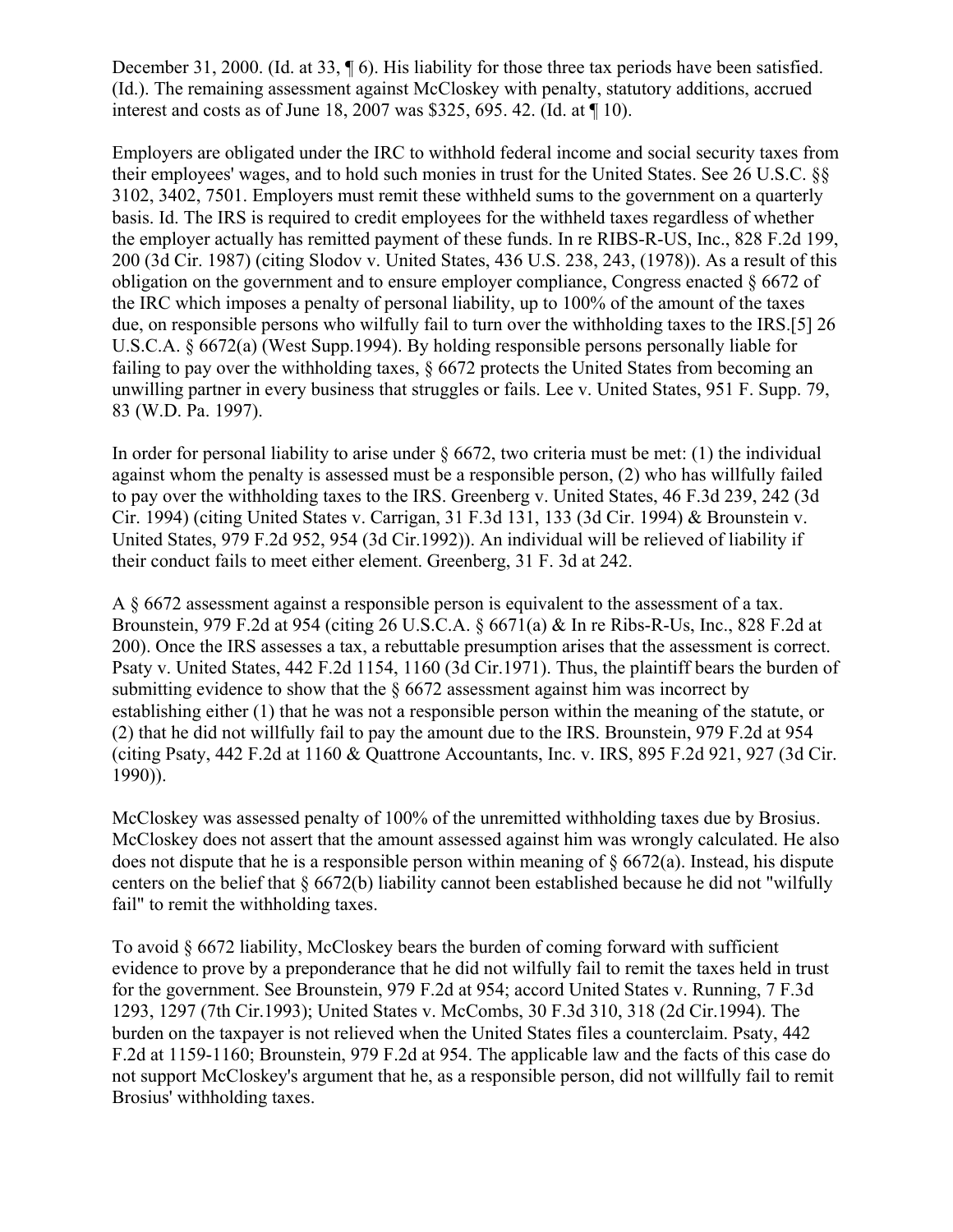McCloskey clearly is a "responsible person" within the meaning of  $\S$  6672. "Responsibility is a matter of status, duty, or authority, not knowledge." Greenburg, 46 F.3d at 242. Significant rather than exclusive control over a company's finances is sufficient to establish an individual's status as a responsible person. Brounstein, 979 F.2d at 954 (citing, Quattrone, 895 F.2d at 927). "The authority that permits control carries with it a nondelegable duty to ensure that withholding taxes are duly collected and paid over to the government." Purcell v. U.S., 1 F.3d 932, 937 (9th Cir. 1993).[6] Failure to meet this duty results in the willful failure to pay over to the government the taxes that are due. Id.

Willfulness is a "voluntary, conscious and intentional decision to prefer other creditors over the Government." Quattrone, 895 F.2d at 928. This willfulness standard is less stringent than the criminal standard in that it does not require evidence of deviousness or an intention to defraud the government, just a conscious decision to pay other creditors before the government. Wall v. United States, 592 F.2d 154, 163 (3d. Cir. 1979). Accordingly, "a responsible person acts willfully if he pays other creditors in preference to the IRS knowing that taxes are due." Quattrone, 895 F.2d at 928. It is irrelevant that the available funds were used to satisfy other debts in order to keep the business going. Greenberg, 46 F.3d at 244. When a responsible person uses corporate funds to satisfy debts with other creditors after acquiring knowledge of an IRS delinquency, willfulness is established as a matter of law. Purcell, 1 F.3d at 938 (distinguishing Slodov, 436 U.S. 238 & citing Mazo v. U.S., 591 F.2d 1151, 1157 (5th Cir. 1979)).

A responsible person also acts willfully if he demonstrates a reckless disregard for whether taxes have been paid. United States v. Vespe, 868 F.2d 1328, 1335 (3d Cir. 1989). The "reckless disregard" standard is met if the taxpayer "(1) clearly ought to have known that (2) there was a grave risk that withholding taxes were not being paid and if (3) he was in a position to find out for certain very easily." Carrigan, 31 F.3d at 134 (quoting Wright v. United States, 809 F.2d 425, 427 (7th Cir.1987)). Reckless disregard also is established when a responsible person fails to investigate or correct mismanagement after being notified that withholding taxes have not been paid. Greenberg, 46 F.3d at 244 (citing Vespe, 868 F.2d at 1335).

McCloskey contends that he cannot be held liable for willfully failing to pay over the withholding taxes because prior to Lawson's letter he had no reason to suspect that she had been stealing the funds and no duty to investigate whether mismanagement had occurred. After he received that letter it took him and his relatives several months to figure out where she had hidden the delinquent tax notices and how much she had failed to remit to the IRS.[7] (Doc. 29 pg. 5-7). And by the time all of this was accomplished all of the company funds had been expended. Thus, he could not have willfully failed to pay over the taxes because he never had reason to know that the taxes had not been paid or that any amount due could not be paid.

This argument has no merit for several reasons. First, McCloskey, as president and sole shareholder of Brosius, could not delegate his duty to make sure that the taxes were actually being remitted.[8] Purcell, 1 F.3d at 937; Greenberg, 46 F.3d at 244 (citing Vespe, 868 F.2d at 1335). Thus, his decision to make Lawson his CFO and vest in her great responsibility and authority over the use of corporate funds, including payment of trust taxes, did not extinguish his duty to remain apprised of Brosius' compliance with the IRC.

Second, even assuming that McCloskey as a responsible person who did not act willfully during the time he believed Lawson was paying the quarterly taxes when due, he knew he had not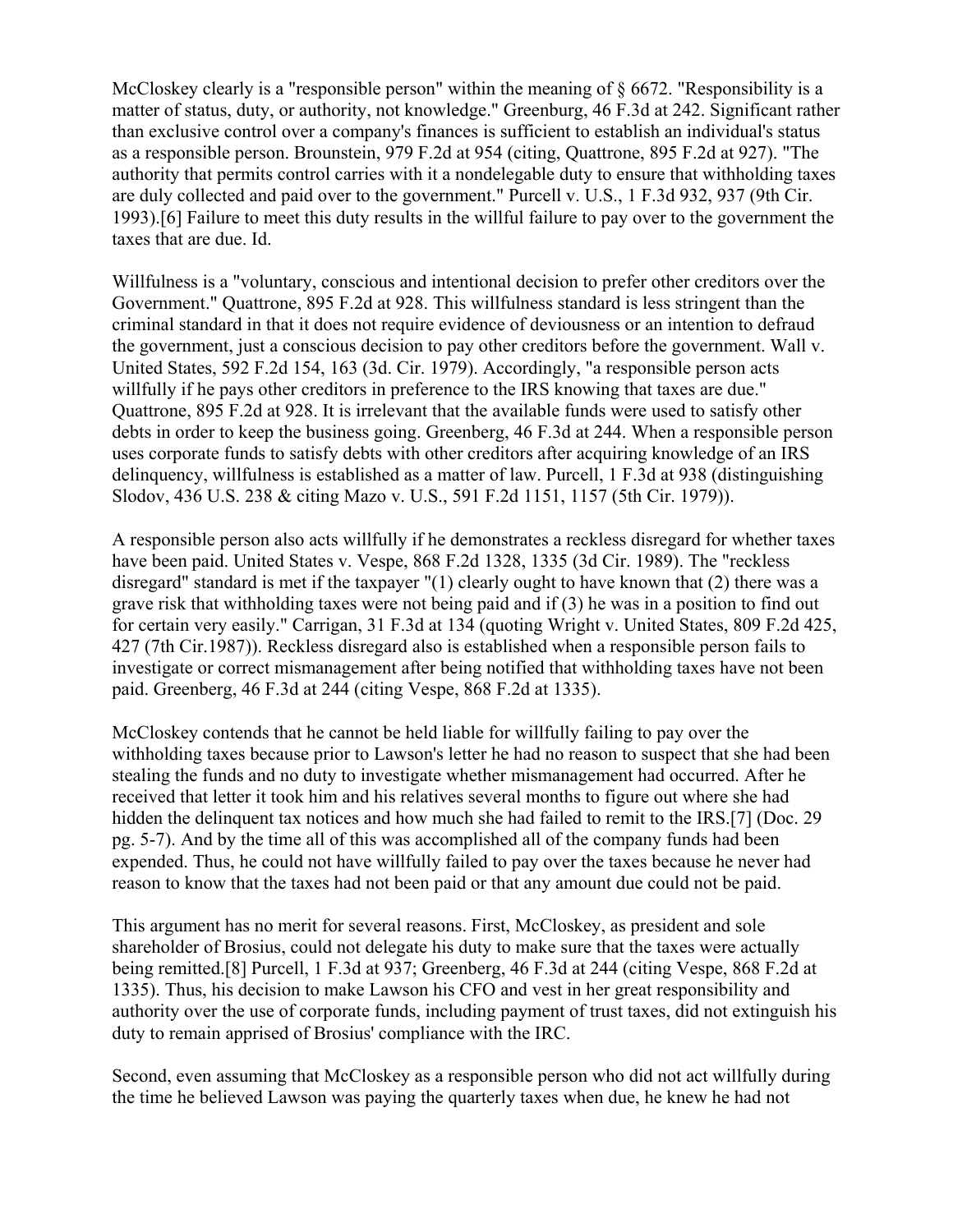maintained independent verification of Brosius' IRC compliance and "had no idea" whether Lawson had paid any taxes over a substantial period time at the point in time when he first became aware of her misconduct. Thus, when he received Lawson's letter he knew that Brosius' tax liability could be substantial.

Third, someone contacted the IRS on behalf of Brosius shortly after learning of Lawson's embezzlement, which indicates that there was an immediate recognition that corporate taxes might not have been paid. (Doc. 23-36 pg. 2 ¶¶ 10,11 & Doc. 23-32 pg. 2, letter from IRS to Brosius). Brosius received a letter from the IRS dated September 14, 2004 thanking it for its recent inquiry and reporting that Form 940 and Form 1120 returns had not been received for all the nineteen quarters that Lawson had failed to pay the taxes. (Doc. 23-32 pg. 2). At that point McCloskey knew Lawson had not submitted the taxes for almost five years and he had not verified Brosius' tax compliance during this time.

A responsible person during the time taxes are incurred who only later becomes aware of nonpayment acts wilfully under  $\S 6672(b)$  if he pays other creditors before paying the IRS, even if the money specifically withheld is gone. Vespe, 868 F.2d at 1334. Wilfulness also is met when the responsible person acts with reckless disregard of whether the withholding taxes are or have been paid.[9] Carrigan, 31 F.3d at 134. Establishing that one should have known and could have easily ascertained whether trust taxes were being turned over to the government is enough to establish reckless disregard. Wright v. United States, 809 F.2d 425, 427 (7th Cir. 1987) (quoted with approval in Carrigan, 31 F.3d at 134).

McCloskey, as sole shareholder and President of Broisus, was in the position to easily ascertain whether Lawson had paid the taxes. Upon learning of her embezzlement he knew or should have known that the potential amount due to the IRS could be substantial. At that juncture he could not turn a blind eye to the occurrences in his business and the level of trust he had placed in Lawson. His lack of actual knowledge of the specific amount owed does not shield him from liability. Phillips v. United States, 73 F.3d 939, 943 (9th Cir. 1996) ("we think gross negligence is enough to establish reckless disregard [for] if a high degree of recklessness were required the purpose of the statute would be thwarted, just by compartmentalizing responsibilities within a business (however small) and adopting a `hear no evil-see no evil' policy....") (quoting with approval Wright, 809 F.2d at 427).

McCloskey received notice that Brosius' employment taxes had not been submitted for nearly five years through a letter from the IRS dated September 14, 2004. McCloskey's response to a United States' request for admission indicates that as of September 2004 he knew Lawson had embezzled money in part by destroying company checks and payments for employment taxes. (Doc. 23-24 pg. 5 ¶ 2). Bank records indicate that between mid September of 2004 and January 31, 2006, McCloskey paid over \$828,143 to creditors while remitting only \$51,302 to the IRS . (Doc. No.s 23-26 through 23-29, 23-33). McCloskey also admits that as of late November 2004 he knew of the unpaid employment taxes. (Doc. 28-2 pg. 37). And he concedes and bank records show that after that point in time he signed checks paying to creditors more than the amount of the unpaid withholding taxes ultimately discovered to be due.[10]

Moreover, that McCloskey recognized a substantial amount was likely owed to the IRS prior to Brosius' payment of other creditors is established through other aspects of the record. Daniel Goff, McCloskey's accountant, stated in his deposition that once they had discovered that Lawson had embezzled \$800,000, "we talked about how we [were] going pay these, two things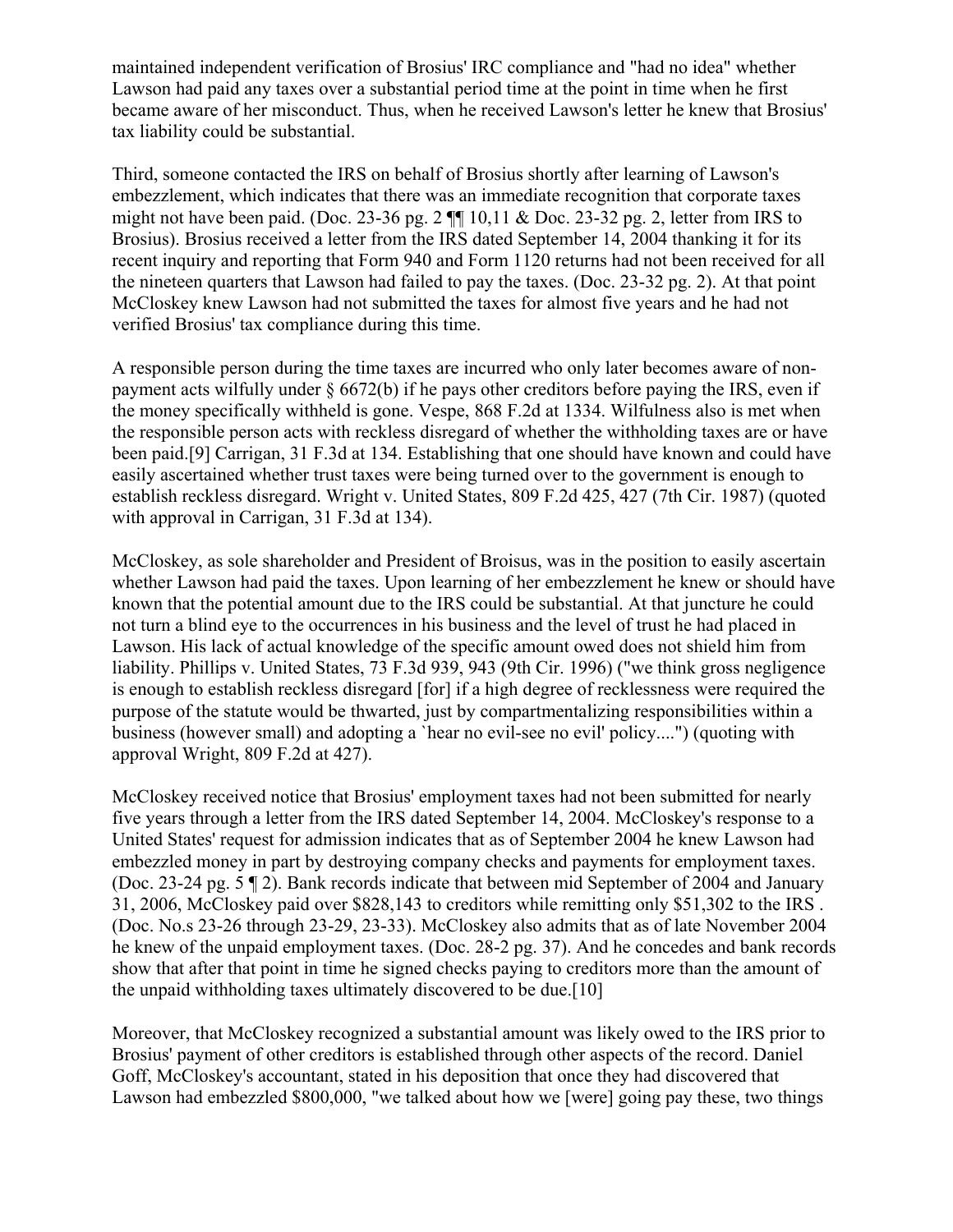to deal with, [] the bank, National City and the IRS. And there was no way he had any assets that would be near what he [needed] to pay those off." (Doc. 28-3 pg. 31). McCloskey thus knew before entering into the agreement to sell part of Brosius that he owed the IRS a substantial amount of money. Thereafter, he chose to pay National City before the IRS. [11]

As previously noted, willfulness is the voluntary conscious decision to pay other creditors in preference to the IRS. No evil motive or fraudulent purposes is needed. In re Branagan, Jr., 345 B.R. at 166. McCloskey knew that he likely owed the IRS a substantial sum for back-due taxes and proceeded to pay other creditors without ascertaining the precise amount and whether there would be sufficient funds to pay the withholding taxes. Given these undisputed facts and drawing every reasonable inference in favor of McCloskey, the record shows without question that McCloskey acted recklessly when preferring other creditors prior to November of 2004 and thereafter knowingly and purposefully paid other creditors after realizing that he did not have enough money to pay both the IRS and the creditors..

McCloskey's reliance on Slodov v. United States, 436 U.S. 238 (1978), to support his argument that he did not willfully fail to pay the withholding taxes before late 2004 or early 2005 when he gained knowledge of the actual dollar amount owed is misplaced. McCloskey asserts that the Court in Slodov held that § 6672 was not intended to impose personal liability without personal fault. This position is a misreading of the Court's opinion.

In Slodov, the Supreme Court held that a responsible person does not act willfully in paying other creditors when the tax liability accrued prior to the person becoming a responsible person.[12] Id. at 259-60. Numerous courts have recognized that Slodov is inapplicable where, as here, the assessed individual was a responsible person at all material times. See Wood v. United States, 808 F.2d 411 at 416 (5th Cir. 1987); Purcell, 1 F.3d 931; In re Equipment Fabricators Inc., 990 F.2d. 1257 (9th Cir. 1993); In re Branagan Jr., 345 B.R. 144 (E.D. Pa. 2006); Schultz v. United States, 19 Cl. Ct. 280 (1990). These courts have not interpreted Slodov to mean that a responsible person is not liable if he did not personally fail to pay the taxes. As emphasized by the Purcell court, a responsible person cannot delegate his or her duty to pay the withholding taxes. Purcell, 1 F.3d at 937. Because McCloskey admits he was a responsible person both before and after the obligations at issue accrued, Slodov provides no shelter from his self-created predicament. See Wood, 808 F.2d 411 at 416 (citing, Mazo, 591 F.2d at 1154).

McCloskey's argument that he did not willfully fail to pay the taxes because he did all that he could to see that they were paid after he knew the exact dollar amount of the deficiencies likewise has no merit. The courts have straightforwardly rejected such a limitation on § 6672 liability. See Wood, 808 F.2d 411 (rejecting taxpayer's argument that he did not willfully fail to pay back due taxes because he paid accruing taxes through several quarterly payments after learning of the delinquency).

McCloskey's reliance on Feist v. United States, 607 F.2d 954 (Cl. Ct. 1979), similarly is misplaced. In Feist, just as in Slodov, the court declined to extend liability to the plaintiff because he was the newly acquired owner of a corporation who only discovered the tax delinquencies just before his ownership became finalized. Feist., 607 F.2d at 961-62. The Feist court concluded that the taxpayer had made all reasonable efforts to pay off his predecessor's debt after learning of the tax delinquencies. Id. Thus, the Feist court concluded that the taxpayer had not wilfully failed to pay the withholding taxes because the taxpayer had not been a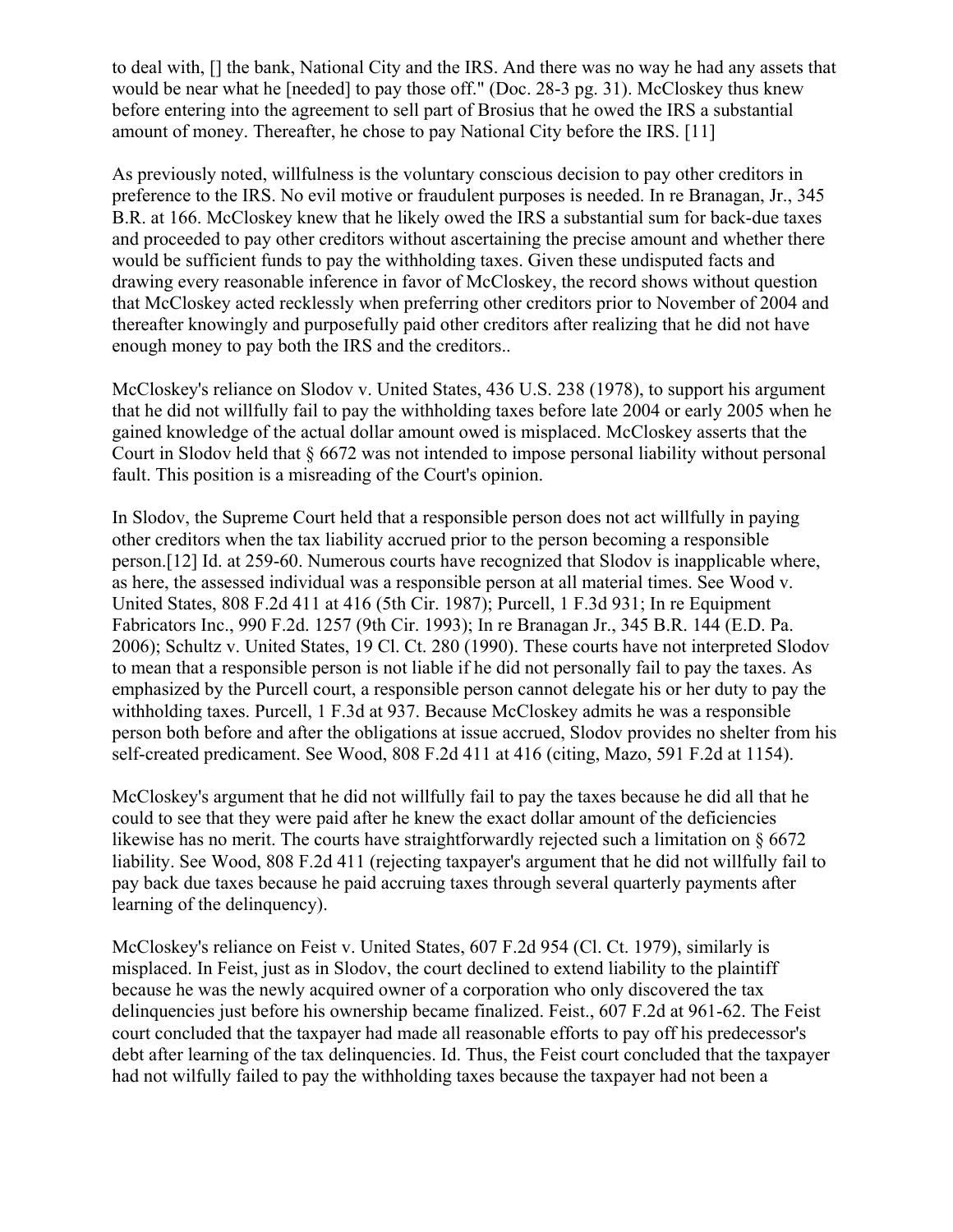responsible person during the periods of initial tax delinquency and had arranged to have all taxes paid immediately upon learning of the deficiency. Id. at 962.

In contrast, McCloskey was a responsible person for all the time periods in question. (Doc. 29 pg. 9). He admits that he knew early on that at least some amount of back due taxes were owed. He thereafter made a calculated decision to pay other creditors before determining the full amount owed to the IRS. Thus, his argument that he did all he could to see that the taxes were paid is belied by the record.

McCloskey's reliance on Godfrey v. United States, 748 F.2d 1568 (Fed. Cir. 1984) as requiring personal fault as a necessary element of wilfulness also is misplaced. Godfrey is easily distinguishable because Godfrey was an outside director of a publicly-held corporation who did not own a significant proportion of the company's stock and did not have authority to sign the company's checks. Id. Thus, the personal fault issue in Godfrey pertained to the taxpayer's status as a responsible person, not willfulness. Id.

Here, McCloskey was the President of Brosius, a private corporation, owned all the stock and had the authority to sign all company checks. He also reviewed Brosius' payment of creditors. (Doc. 28-2 pg. 16-17). Thus, McCloskey cannot analogize himself to the plaintiff in Godfrey.

McCloskey's reliance on Winter v. U.S., 196 F3d. 339, 347 (2d Cir. 1999), for the proposition that a court may determine a party's willfulness as a matter of law only when the facts are undisputed and application of the law to those facts will reasonably support only one ultimate conclusion is correct. But McCloskey admits that as of late November 2004 he was aware of unpaid employment taxes. At that time Brosius had sufficient funds to pay the taxes but no payments were made to the IRS; payments instead were made to other creditors. (Doc. 30 pg. 2). In addition, Brosius' accountant stated in his deposition that after discovering Lawson's fraud around Labor Day of 2004 they were more concerned with determining what vendors were and were not paid than with checking into IRS obligations. (Doc. 28-3 pg. 15). And after the magnitude of the embezzlement became more clear, it became apparent that Brosius had the resources to pay certain creditors or the IRS, but not both. National City Bank and other creditors were paid in full while the IRS was not paid. Under these circumstances only one ultimate conclusion can be reached: McCloskey was a responsible person who willfully failed to pay the IRS and thus is personally liable for the amount owed. Accordingly, the United States' motion for summary judgment requesting liability against McCloskey for the full amount assessed against him must be granted.[13]

[1] Lawson pled guilty to both state and federal charges relating to the embezzlement and is currently incarcerated. Lawson embezzled the funds by writing checks to herself and a company she owned with her husband Wells Cargo. (Doc. 28-2 pg 47). Lawson used a bank stamp to stamp legitimate checks from Brosius to creditors to make them appear to have been processed by the bank and then wrote checks to herself instead. (Doc. 28-3 pg. 26).

[2] The letter also indicated 1120 forms had not been filed. These forms are end of the year tax forms which reflect the quarterly 941 Forms.

[3] The District Attorney assessed criminal liability against Lawson in the amount of \$513,810. (Complaint at ¶ 7).

[4] McCloskey indicated he decided to handle the matter of withholding taxes as follows:

Q. Did he give you any advice with regard to taxes?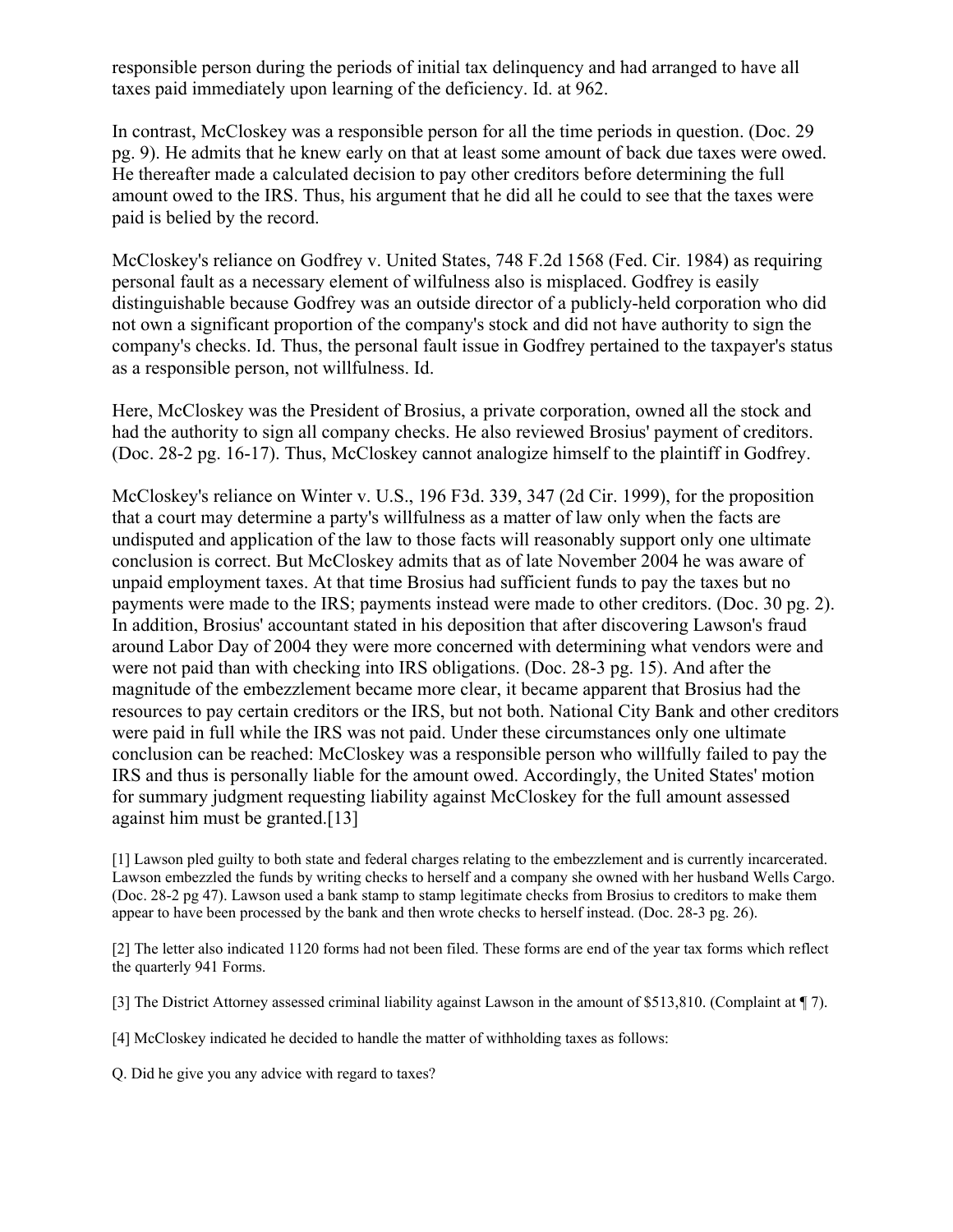A. No. Well, I shouldn't say that. I don't know whether it was him (Campbell) or Dan, but obviously immediately we started paying the withholding taxes from that point on. The rest was basically a wait and see situation since we didn't know what periods were filed, what the amounts were until they were able to come up with a number.

(Doc. 28-2 pg 36).

[5] The pertinent part of § 6672 is as follows:

Any person required to collect, truthfully account for, and pay over any tax imposed by this title who willfully fails to collect such tax, or truthfully account for and pay over such tax, or willfully attempts in any manner to evade or defeat any such tax or the payment thereof, shall, in addition to other penalties provided by law, be liable to a penalty equal to the total amount of the tax evaded, or not collected, or not accounted for and paid over....

26 U.S.C. § 6672.

[6] In Purcell, the sole shareholder and company president was held liable for the full amount of the withholding taxes his CFO had embezzled. The court held that the plaintiff's status as sole shareholder and company president came with a duty to ensure that trust taxes were in fact being remitted by his company.

[7] Lawson had, among other things, been hiding the completed tax forms and the delinquent tax notices in her office ceiling tile. (Doc. 28-3 pg. 16).

[8] McCloskey testifed in his deposition that he never saw nor asked to see the Form 941 forms that Lawson was supposed to be remitting to the IRS. He stated:

Attorney: So [Lawson] signed them. So, did you ever seen any of those?

McCloskey: I think only after the fact.

Attorney: But after the fact you did see actual completed 941 employment tax returns for each of the quarters?

McCloskey: No, not for each of the quarters. I might have seen one or two of them. You know. That's all I saw.

Attorney: Did you know if there was a return that she filled out or a check she filled out for each of the quarters that are at issue?

McCloskey: No. I don't know.

(McCloskey deposition, Doc. 28-2 pg. 21).

[9] McCloskey admits that Brosius did not maintain a separate account for the trust fund taxes. Although this is not required under law, having a separate account would allow funds to be monitored and assure their payment to the IRS rather than other creditors. Attorney: Was there ever money set aside to pay the employment taxes on a quarterly basis? McCloskey: No. Not specifically, they would have been paid out of the same lump sum of money, accounts receivable. Attorney: So it is fair to say that there was no [account] set aside for the trust fund portion of the employment taxes either, the withholding? McCloskey: No. (McCloskey deposition, Doc. 28-2 pg. 22).

[10] Documents indicate that after November 2004, McCloskey paid out on behalf of Brosius over \$348,320 to creditors, including National City Bank, vendors, Brosius employees and himself. The total amount of un-remitted taxes was \$268,377. (Doc. 30 pg. 2).

[11] According to records, once money was received from the buy/sell agreement McCloskey paid outstanding Brosius loans from National City which he and his wife had personally guaranteed. McCloskey tries to argue that he did not know he owed the IRS money until March of 2005. After November 2004, McCloskey knew Brosius owed a substantial amount of back due withholding taxes and thus any creditor he paid was in preference to the IRS.